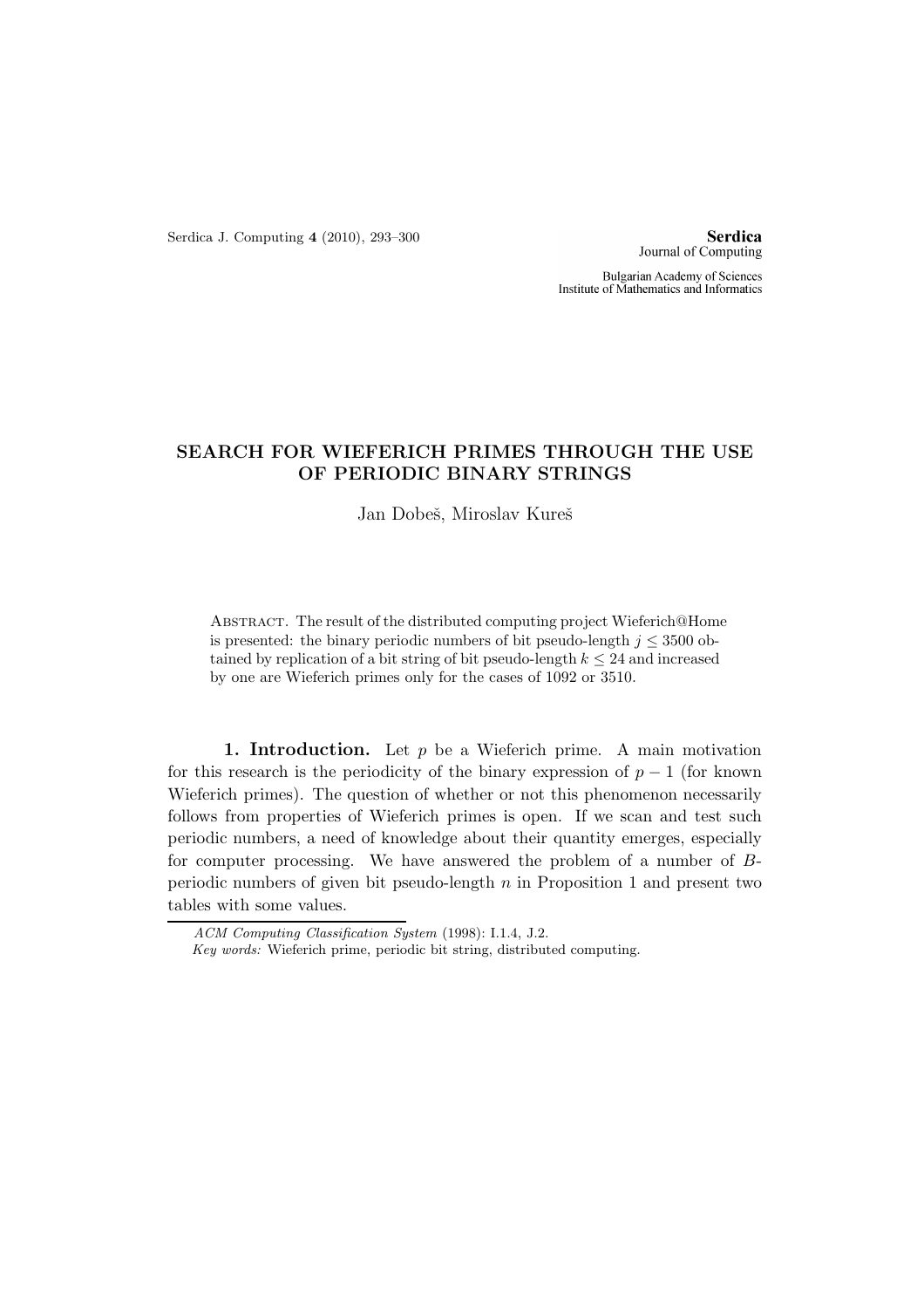After a brief introduction to Wieferich primes, the main result is presented. Within the distributed computing project Wieferich@Home, the authors have proved (case-by-case, by computer) that the binary periodic numbers of bit pseudo-length  $j \leq 3500$  obtained by replication of a bit string of bit pseudolength  $k \leq 24$  and increased by one are Wieferich primes only for the cases of 1092 or 3510; i.e., there is no new Wieferich prime with the described property in the scanned area.

**2. Number of periodic strings.** The numbers  $c(n)$  of aperiodic binary strings of length  $n, n \in \mathbb{N}$ , are tabulated in the OEIS database as the sequence A0275375, see [4]. Nevertheless, the explicit formula is also known, cf. e.g. [3]:

$$
c(n) = \sum_{d|n} \mu(d) 2^{\frac{n}{d}},
$$

where  $\mu$  is the Möbius function.

Let us consider a binary string a of the form

$$
\mathbf{a}=a_k a_{k-1} \dots a_1,
$$

 $a_1, \ldots, a_k \in \{0,1\}$ , in which  $a_1 = 0$  and at least one value is non-zero. Hereafter a number  $x \in \mathbb{N}$  will be called a *B-periodic number*, if its binary representation x is a replication of such a string:

$$
\mathbf{a}\ldots\mathbf{a}=\mathbf{x}=x_jx_{j-1}\ldots x_1,
$$

 $x_1, \ldots, x_j \in \{0, 1\}.$  Left zeros can occur in **x** and j is a proper multiple of k,  $j > k$ . The number j will be called the bit pseudo-length of x (as the true bit length can be lower just because of possible left zeros).

**Example 1.** The smallest *B*-periodic number is 10, because its binary representation is

10|10.

Further examples of B-periodic numbers are e.g. 1092 with binary representation

0100|0100|0100

and 3510 with binary representation

$$
110|110|110|110.
$$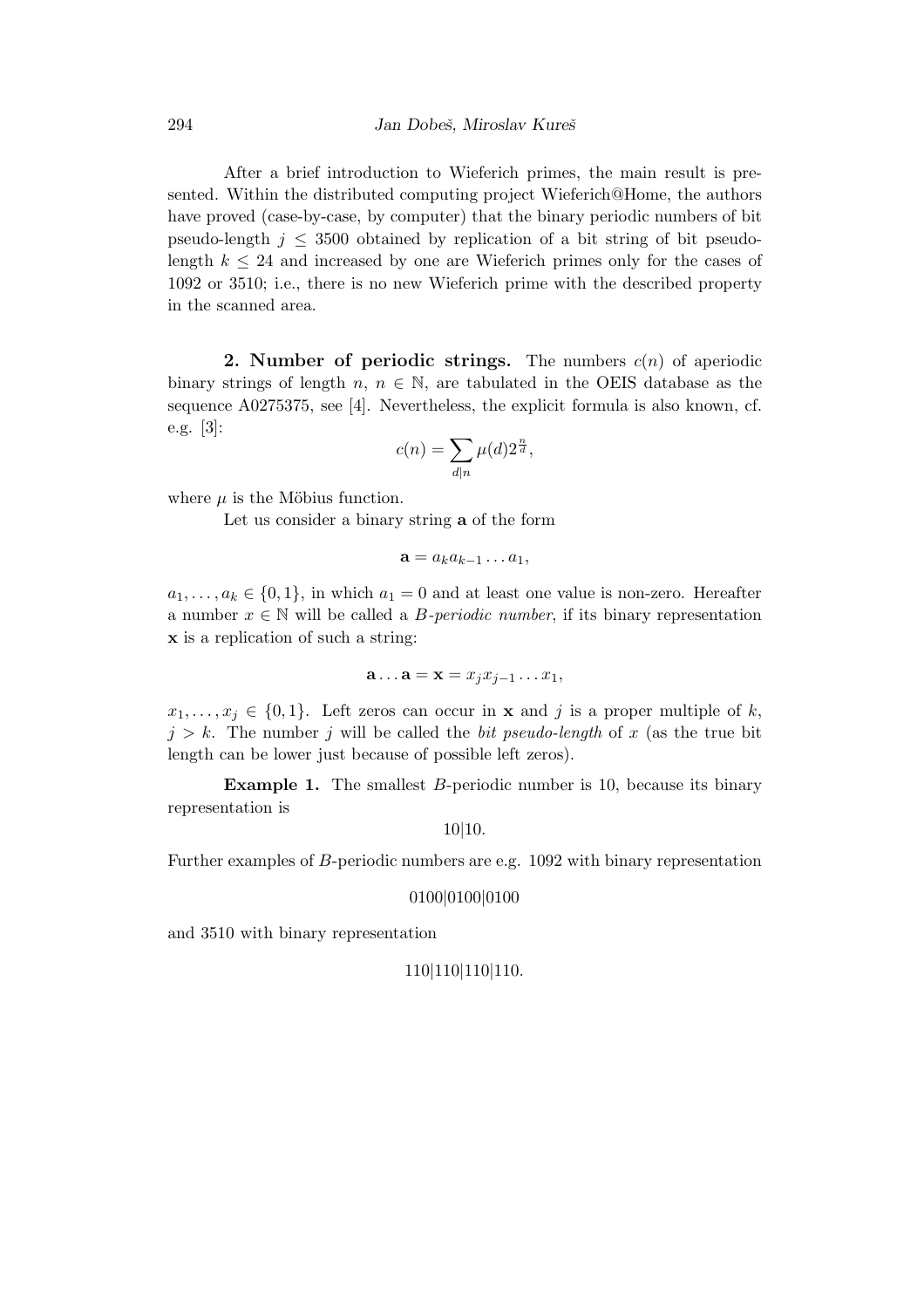Let us denote by  $\tau(n)$  the number of B-periodic numbers of bit pseudolength n. It is evident that  $\tau(n) = 0$  if n is a prime (and, of course, if  $n = 1$ ); hence the first non-zero value for  $\tau(n)$  arises with  $n = 4$ . Further, let us denote  $T(n)$  as a "cumulative  $\tau(n)$ ", i.e.

$$
T(n) = \sum_{i=4}^{n} \tau(i).
$$

Proposition 1. The number of B-periodic numbers of bit pseudo-length n equals  $\overline{ }$  $\lambda$ 

$$
\tau(n) = \frac{1}{2} \left( 2^n - \sum_{d|n} \mu(d) 2^{\frac{n}{d}} - 2 \right).
$$

P r o o f. Very easy: the number of all periodic strings of bit pseudolength n must be  $2^n - c(n)$ . Then we exclude two periodic strings obtained by replication of one digit strings: the string 111 . . . 1 (its last digit is not 0) and the string  $000...0$  (it does not contain any 1). Exactly half of remaining periodic strings have 0 as their last digit. Hence  $\tau(n) = \frac{2^n - c(n) - 2}{2}$  $\frac{\Gamma(n)-2}{2}$ .  $\Box$ 

So we can present the values for small  $n$ .

| $\it n$        | $\tau(n)$      | T(n)           |
|----------------|----------------|----------------|
| $\overline{4}$ | 1              | 1              |
| $\overline{5}$ | $\overline{0}$ | $\,1\,$        |
| 6              | $\overline{4}$ | 5              |
| $\overline{7}$ | $\overline{0}$ | $\overline{5}$ |
| 8              | $\overline{7}$ | 12             |
| 9              | 3              | 15             |
| 10             | 16             | 31             |
| 11             | 0              | 31             |
| 12             | 37             | 68             |

And now, some higher (approximate) values: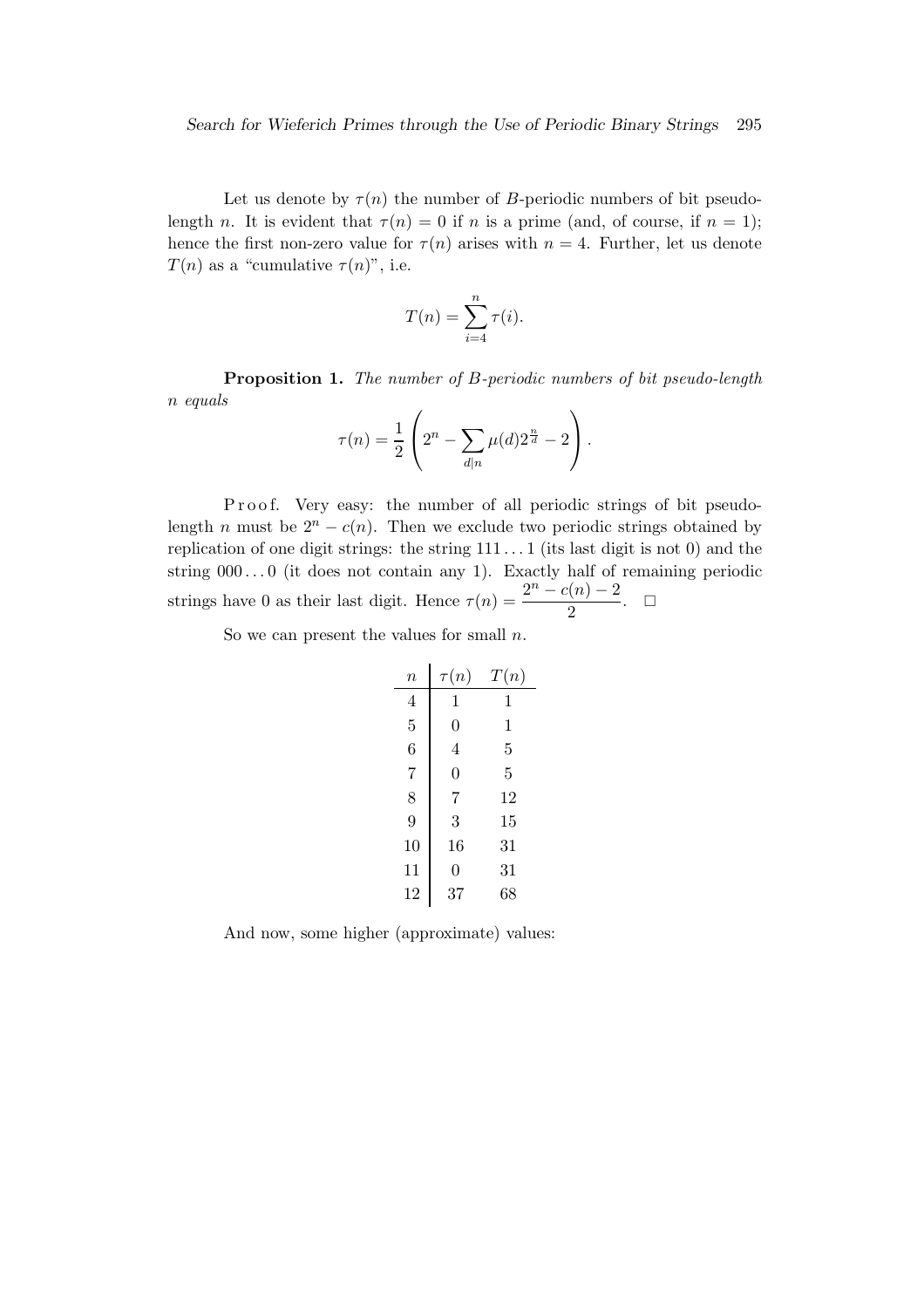296 Jan Dobeš, Miroslav Kureš

| $\boldsymbol{n}$ | $\tau(n)$               | T(n)                    |
|------------------|-------------------------|-------------------------|
| 500              | $9.0463\cdot10^{74}$    | $1.8093 \cdot 10^{75}$  |
| 1000             | $1.6367 \cdot 10^{150}$ | $3.2734 \cdot 10^{150}$ |
| 1500             | $2.9612 \cdot 10^{225}$ | $5.9224 \cdot 10^{225}$ |
| 2000             | $5.3576 \cdot 10^{300}$ | $1.0715 \cdot 10^{301}$ |
| 2500             | $9.6931 \cdot 10^{375}$ | $1.9386 \cdot 10^{376}$ |
| 3000             | $1.7537 \cdot 10^{451}$ | $3.5075 \cdot 10^{451}$ |
| 3500             | $3.1729 \cdot 10^{526}$ | $6.3459 \cdot 10^{526}$ |

**3. Wieferich primes.** A *Wieferich prime* is a prime  $p$  which is a solution to the congruence equation

$$
2^{p-1} \equiv 1 \pmod{p^2}.
$$

Arthur Wieferich has demonstrated a relation between the described primes and the most famous mathematical question (answered by Andrew Wiles on June 23, 1993), Fermat's Last Theorem.

**Theorem 1** (Wieferich 1909). Let p be an odd prime, and let  $a, b, c$  be non-zero integers such that  $a^p + b^p + c^p = 0$ . Furthermore, assume that p does not divide the product abc. Then p is a Wieferich prime.

There are only two known Wieferich primes,  $p_1 = 1093$  and  $p_2 = 3511$ ; as we have seen, the numbers  $p_1-1$  and  $p_2-1$  are both B-periodic. This interesting property has been observed by Wells Johnson [2]. Furthermore, it is not known as yet if there exist infinitely or finitely many Wieferich primes (or even only these two). So a conjecture that all Wieferich primes have this "periodic" property is reasoned and dramatic.

Let us observe:

Example 2. It is not true that a B-periodic number increment by one is always a prime number. We have

$$
110|110 = 54
$$

as the fifth smallest B-periodic number and  $54 + 1$  is not a prime.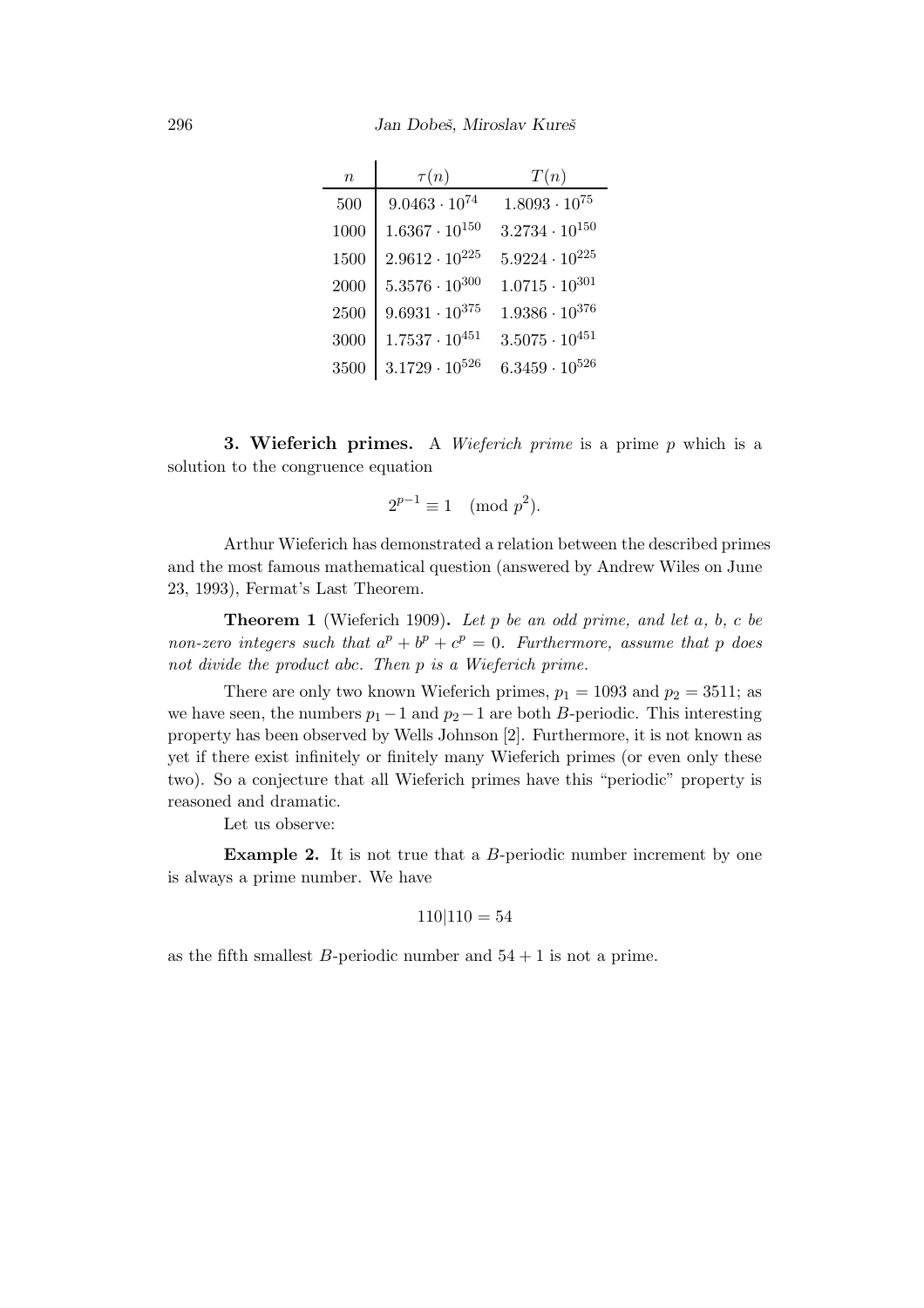Near-Wieferich primes are defined as primes having the form  $Z + Ap$ (mod  $p^2$ ) with both Z and A reduced modulo p values  $Z = \pm 1$  and  $|A| \le 100$ . (128 instead of 100 appears in the Wieferich@Home application.)

4. Search for Wieferich primes: the periodic test in Wieferich@Home. The Wieferich prime 1093 was discovered by Waldemar Meissner in 1913 and the Wieferich prime 3511 was discovered by Nicolaas G. W. H. Beeger in 1922. There are projects searching for new Wieferich primes. The newest result is:

**Theorem 2** (Dorais and Klyve 2009, [1]). Up to  $6.7 \cdot 10^{15}$ , only 1093 and 3511 are Wieferich primes.

The authors have produced their own original project Wieferich@Home, [5], as a distributed computing project publicly launched on December 29, 2007. The application contains two search algorithms: the complete test and the periodic test. While the complete test tests linearly each successive prime, the periodic test takes B-periodic numbers and checks if these numbers satisfy the congruence condition. The algorithm for the periodic test works with numbers of bit pseudo-lengths up to 3500. It follows that there are  $T(3500) \approx 6.3459 \cdot 10^{526}$ B-periodic numbers to scan. The non-primality mentioned in Example 2 suggests a sieving of these numbers.

5. Quick Division Test (QDT). Testing B-periodic numbers without pre-test filters of non-prime numbers could slow down the computing and decrease the count of tested B-periodic numbers. These cases can improve by the following algorithm. The Quick Division Test (QDT) algorithm with a bit parser prepares numbers  $(j$ -bit pseudo-length of  $B$ -periodic numbers) for the congruence equation (CEq in algorithm). The array  $M_n$  contains the first 9 Mersenne primes. Finally, B-periodic numbers are increased by 1 and these potential prime numbers are tested by the congruence equation.

Require: B-periodic number

Ensure: true, if input is not divisible by 3, 5, 7, 31, 127, ..., 2305843009213693951

if  $B$  is not divisible by 5 then

for  $i = 1$  to 9 do  $e \leftarrow M_n[i]$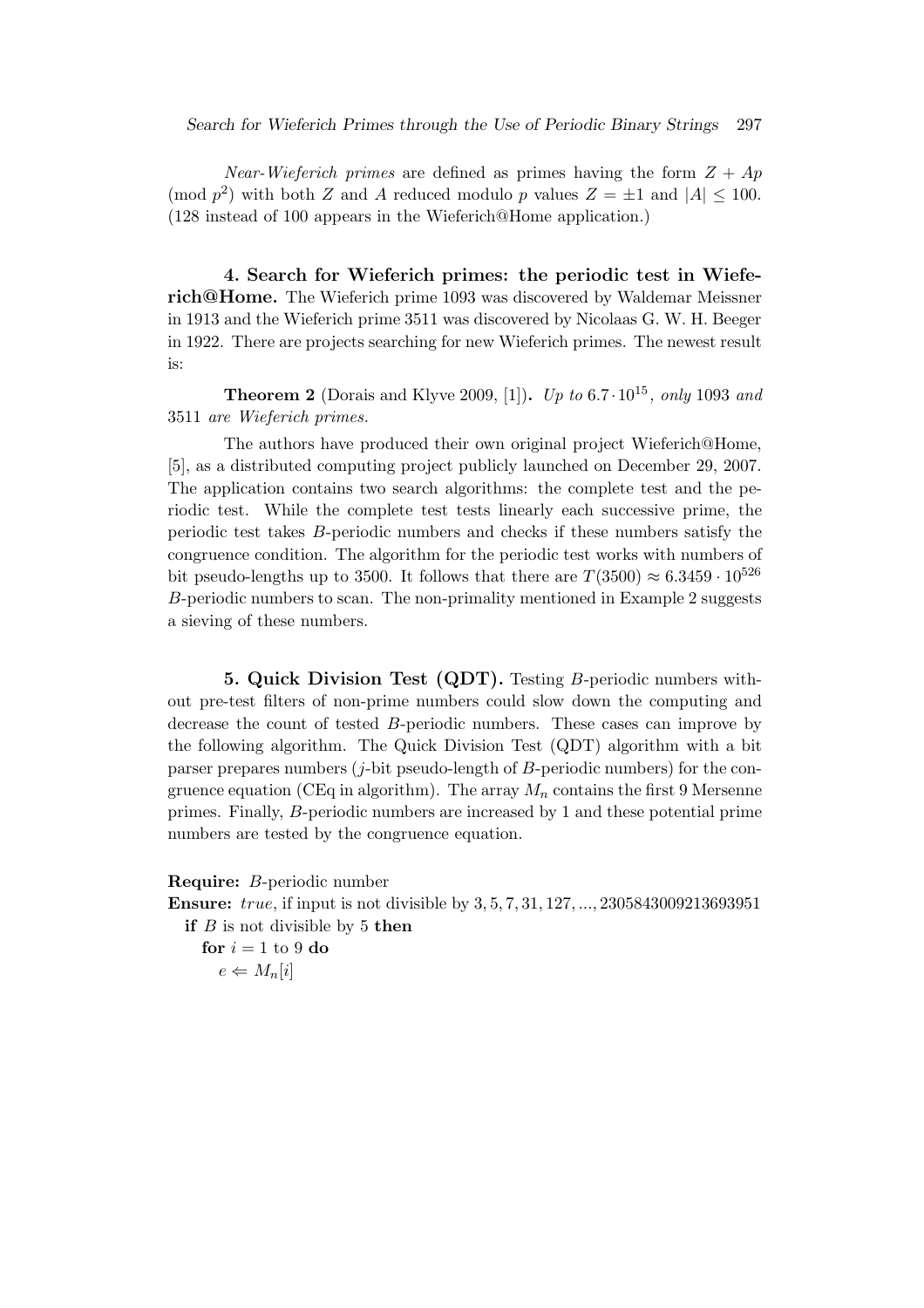```
c \Leftarrow n[i]s\Leftarrow 1u \Leftarrow 0d \Leftarrow 0for j = 1 to the bit pseudo-length(B) do
        t \Leftarrow \text{bit}(B, j)if s \leq c then
            d \Leftarrow d + t \cdot 2^{s-1}s \Leftarrow s + 1else
            s \Leftarrow 2u \Leftarrow u + dd \Leftarrow tend if
      end for
     if (u + d) \mod e \equiv 0 then
         return false
      end if
  end for
else
  return false
end if
return true
```
6. Periodic Test (PT). As to the pseudo-code of the algorithm, Bperiodic numbers of bit pseudo-length  $50 \leq n \leq 3500$  are tested. B-periodic numbers of bit pseudo-length  $n < 50$  are ignored, because these primes were tested already by usual linear tests. The congruence equation (CEq) for our purposes returns attributes:  $1 -$  Wieferich prime,  $2 -$  near Wieferich prime. For processing big integers of bit pseudo-length  $i > 64$  we can use multiple-precision arithmetic.

**Require:**  $B$  — period,  $m$  — period count

{big integer} {built-up *B*-period number from *m*-period *B*}  $p \leftarrow$  Bnumber $(B, m)$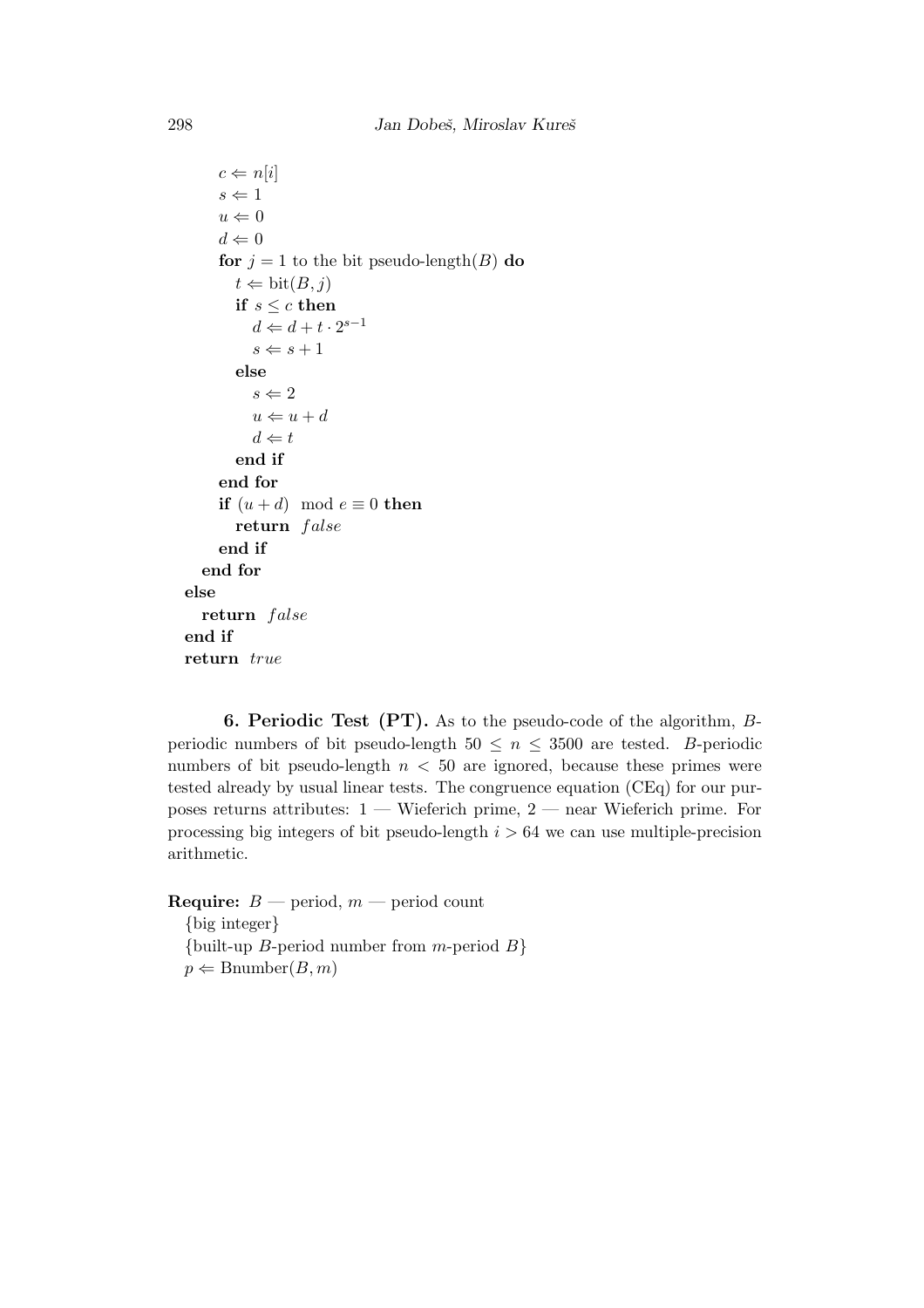```
n \leftarrow \text{bitlength}(P)while n \leq 3500 do
  p \leftarrow Bnumber(B, m){make odd number}
  p \Leftarrow p + 1n \Leftarrow \text{bitlength}(p){numbers with pseudo-length n \leq 50 were already tested}
  if 50 \le n \le 3500 then
     {Quick Division Test}
    if QDT(p) then
        {C: 1 - Wierrich prime, 2 - near Wierferich prime}C \Leftarrow CEq(p)end if
  end if
  {next B-period}
  m \Leftarrow m + 1end while
```
We repeat that numbers of a bit pseudo-length up to 50 were scanned by several authors, see e.g. [1] and references mentioned there. With the aid of the periodic test, the first findings for a publishing present an improvement summarized in the following theorem.

**Theorem 3.** Let n be a B-periodic number of a bit pseudo-length  $j \leq$ 3500 obtained by a replication of a bit string of bit pseudo-length  $k \leq 24$ . If  $n+1$ is a Wieferich prime, then  $n = 1092$  or  $n = 3510$ .

## **REFERENCES**

- [1] DORAIS F. G., D. W. KLYVE. Near Wieferich Primes up to  $6.7 \cdot 10^{15}$ . http://www-personal.umich.edu/~dorais/docs/wieferich.pdf
- [2] JOHNSON W. On the non-vanishing Fermat quotients. *Journal für die reine* und angewandte Mathematik, 292 (1977), 196–200.
- [3] LOTHAIRE M. Combinatorics on words. Addison-Wesley, Reading MA, 1983.